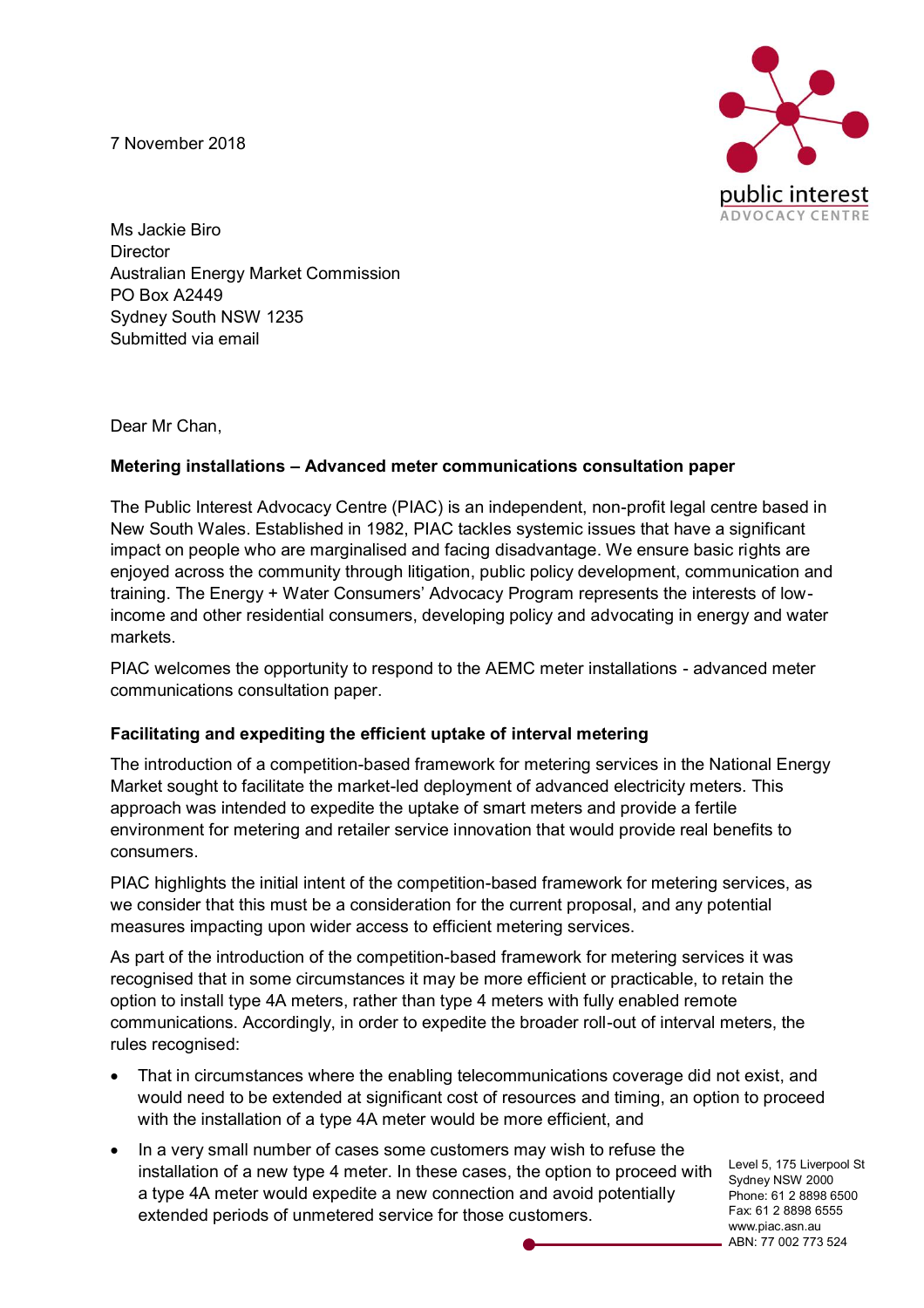The current proposal seeks to provide a level of consistency with the second of these.

# **Questions and issues regarding the rule change proposal**

The intent of the proposed 'meter installations – advanced meter communications' amendment is to make a provision for circumstances where an existing Type 4 meter connection may have its communications functions disabled, or be replaced with a type 4A meter, in response to a consumer request.

PIAC questions whether the proposal establishes a significant need, and more importantly the potential for significant consumer benefit, such that this rule change would be warranted.

While PIAC understands that there are a very small number of customers who may express concerns with an existing Type 4 meter connection, (such as when they move in to a new property where such a connection exists), we have not seen evidence that there is need for the rule change and we are not convinced that a rule change facilitating replacement or deactivation is the most appropriate or efficient response to addressing any concerns. PIAC contends it is possible that more clearly conveyed information about smart metering, which addresses any questions of potential health concerns and provides information on how smart meters are used, could be a more appropriate approach, particularly in light of the introduction of improved consumer data access and consumer protection measures.

## *Recommendation 1*

*PIAC recommends that any decision to proceed with the rule change should be based on evidence that a significant number of consumers have expressed concerns regarding existing Type 4 metering installations, and a demonstration that these concerns cannot be satisfactorily addressed through the provisions of improved information or explanation.* 

Further, PIAC has identified a number of potential concerns with the proposal, which are relevant to a number of the questions raised in the consultation paper, and would need to be addressed in the event that the rule change proceeds. Specifically, PIAC notes that:

• Implementing this rule could potentially be seen to provide legitimacy to unfounded concerns regarding Type 4 Meters. Without addressing potential fears or public misconceptions regarding the health or privacy impacts of communications enabled smartmetering, the proposed rule could provide an avenue for a more widespread deactivation of the communications functions of smart-meters.

A clear and evidence-based public information response must accompany the roll-out of smart-metering. PIAC contends this could present a more efficient and appropriate response to any currently expressed consumer concerns regarding communications enabled smartmetering than the proposed rule change.

- In light of the recently completed estimated meter reads rule change, deactivation of the communications functions of type 4 meters would result in the affected customer being unable to submit their own self-reads, leaving them reliant upon manual reads or estimates as a basis for their billing.
- The rule change as proposed would allow the metering co-ordinator and retailer the scope to undertake a meter replacement or a deactivation of the remote communications capabilities of a Type 4 meter. This scope introduces the risk of ongoing duplication, cost and inefficiency in metering and retailer service provision. Potentially meters could be replaced multiple times within their efficient product-life, with cost implications to consumers.